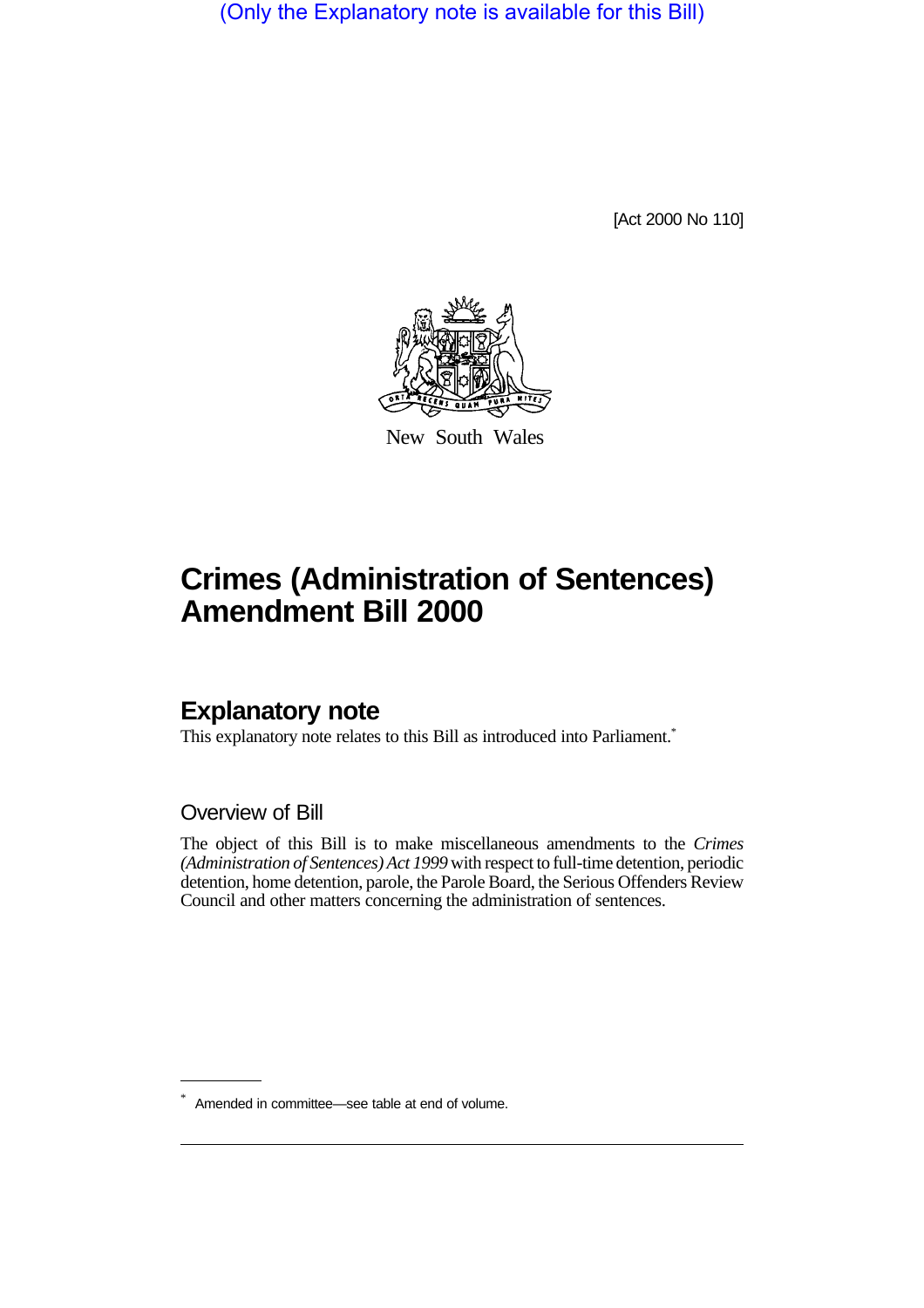Explanatory note

#### Outline of provisions

**Clause 1** sets out the name (also called the short title) of the proposed Act.

**Clause 2** provides for the commencement of the proposed Act on a day or days to be appointed by proclamation.

**Clause 3** is a formal provision giving effect to the amendments to the *Crimes (Administration of Sentences) Act 1999* set out in Schedule 1.

**Clause 4** is a formal provision giving effect to the amendments to the *Crimes (Sentencing Procedure) Act 1999* set out in Schedule 2.

#### **Schedule 1 Amendment of Crimes (Administration of Sentences) Act 1999**

**Schedule 1 [2]** amends section 3 of the *Crimes (Administration of Sentences) Act 1999* (*the Act*) to expand the definition of *law enforcement agency* to include certain specified agencies (such as the National Crime Authority and the Independent Commission Against Corruption) and other agencies prescribed by the regulations. The amendment facilitates the interviewing of inmates by these law enforcement agencies.

**Schedule 1 [3]** and **[4]** amend section 6 of the Act to clarify that inmates may be ordered by the governor of a correctional centre to perform work outside a correctional centre for the Department of Corrective Services (*the Department*) or other public or local authorities.

As a consequential amendment, **Schedule 1 [33]** amends section 118 of the Act to expand the definition of *community service work* (as used in Division 2 of Part 5 of the Act) to include work performed by an offender outside a correctional centre in accordance with section  $\overline{6}$  (2). The amendment will apply the general provisions (relating, among other things, to the restrictions on, and civil liability relating to, community service work) to this work performed outside a correctional centre under section 6 (2). **Schedule 1 [6]**, **[28]** and **[32]** make further consequential amendments.

**Schedule 1 [5]** amends section 19 of the Act to enable the Serious Offenders Review Council to reject an application for a review of a segregated or protective custody direction if the Council has previously reviewed the same direction and the application does not, in the opinion of the Council, disclose substantially different grounds for review.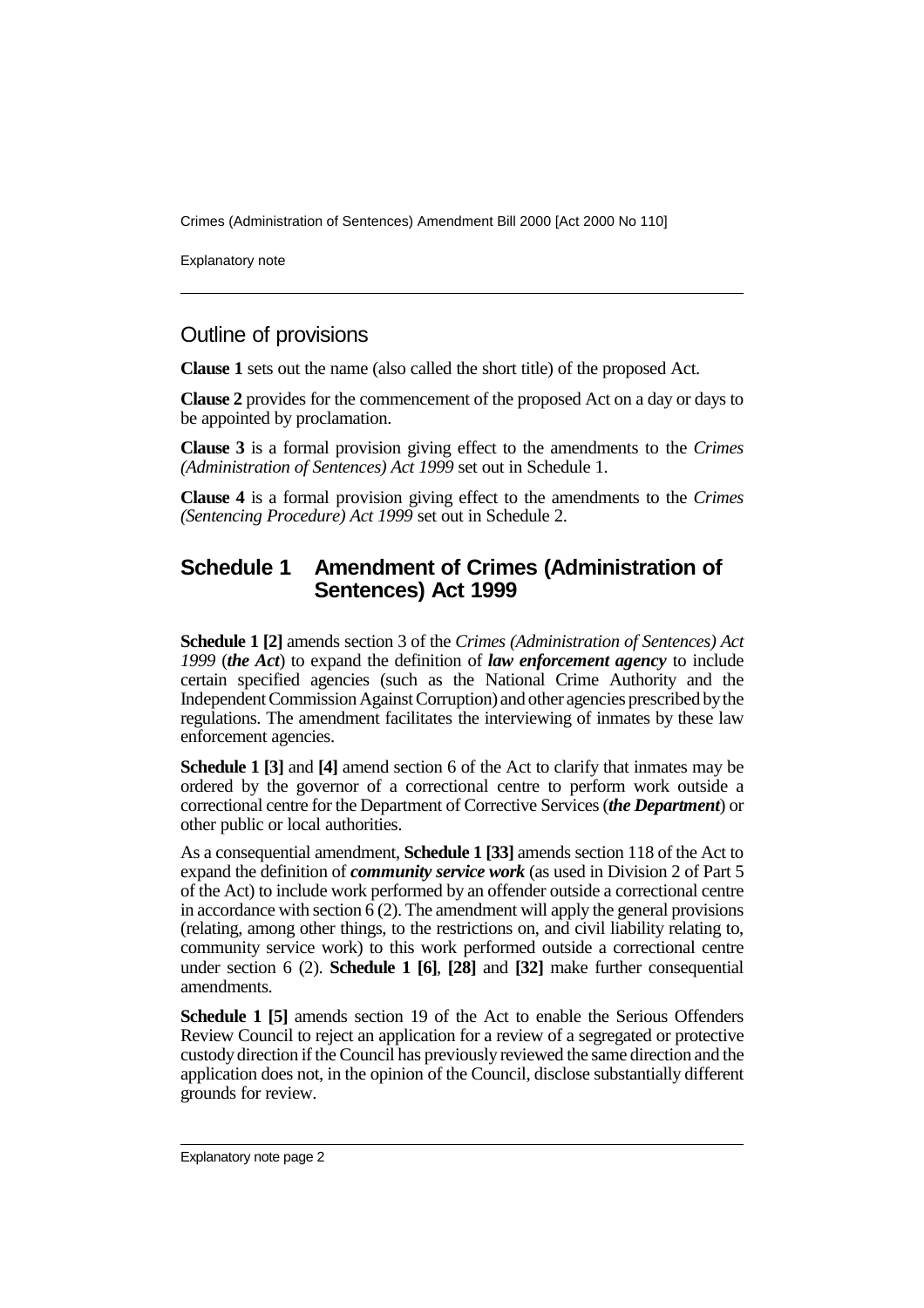Explanatory note

**Schedule 1 [7]** makes a law revision amendment.

**Schedule 1 [8]** amends sections 38, 77 and 249 of the Act (all relating to the custody or escort of offenders) to expand the definition of *correctional officer* (as used in those sections) to include persons employed on a temporary basis by the Department as correctional officers and persons holding authorities under section 240 of the Act to perform escort duties (that is, persons employed in a privately managed correctional centre).

**Schedule 1 [9]** replaces section 39 of the Act with a new section that gives police and correctional officers the power to arrest an inmate:

- (a) who has contravened or manifested an intention to contravene a local leave order, a local leave permit or an interstate leave permit, or
- (b) whose local leave order, local leave permit or interstate leave permit has been revoked, or
- (c) who has not returned to a correctional centre at the expiry of the period specified in a local leave order, local leave permit or interstate leave permit, or
- (d) who has escaped from custody.

The Commissioner of Corrective Services (*the Commissioner*) may also issue a warrant for the arrest of an inmate if it appears to the Commissioner that any of the occurrences outlined above has taken place.

**Schedule 1 [10]** amends section 59 of the Act to increase, from \$50 to \$100, the amount that the governor of a correctional centre may order an inmate to pay in compensation for causing loss or damage to property as a result of committing a correctional centre offence.

**Schedule 1 [11]** inserts proposed section 72A into the Act to clarify that an inmate must be supplied with treatment that, in the opinion of a medical officer, is necessary for the preservation of the health of the inmate, other inmates and of any other person.

**Schedule 1 [12]** replaces section 73 of the Act with a new section that provides that the Chief Executive Officer, Corrections Health Service (and not medical practitioners in general) is the appropriate person to consent to the carrying out of compulsory medical treatment on an inmate in accordance with the Act if the inmate does not consent and the illness is serious or life threatening. If the Chief Executive Officer is not a medical practitioner, a person who is a medical practitioner is to be designated to carry out the function of consenting under this section.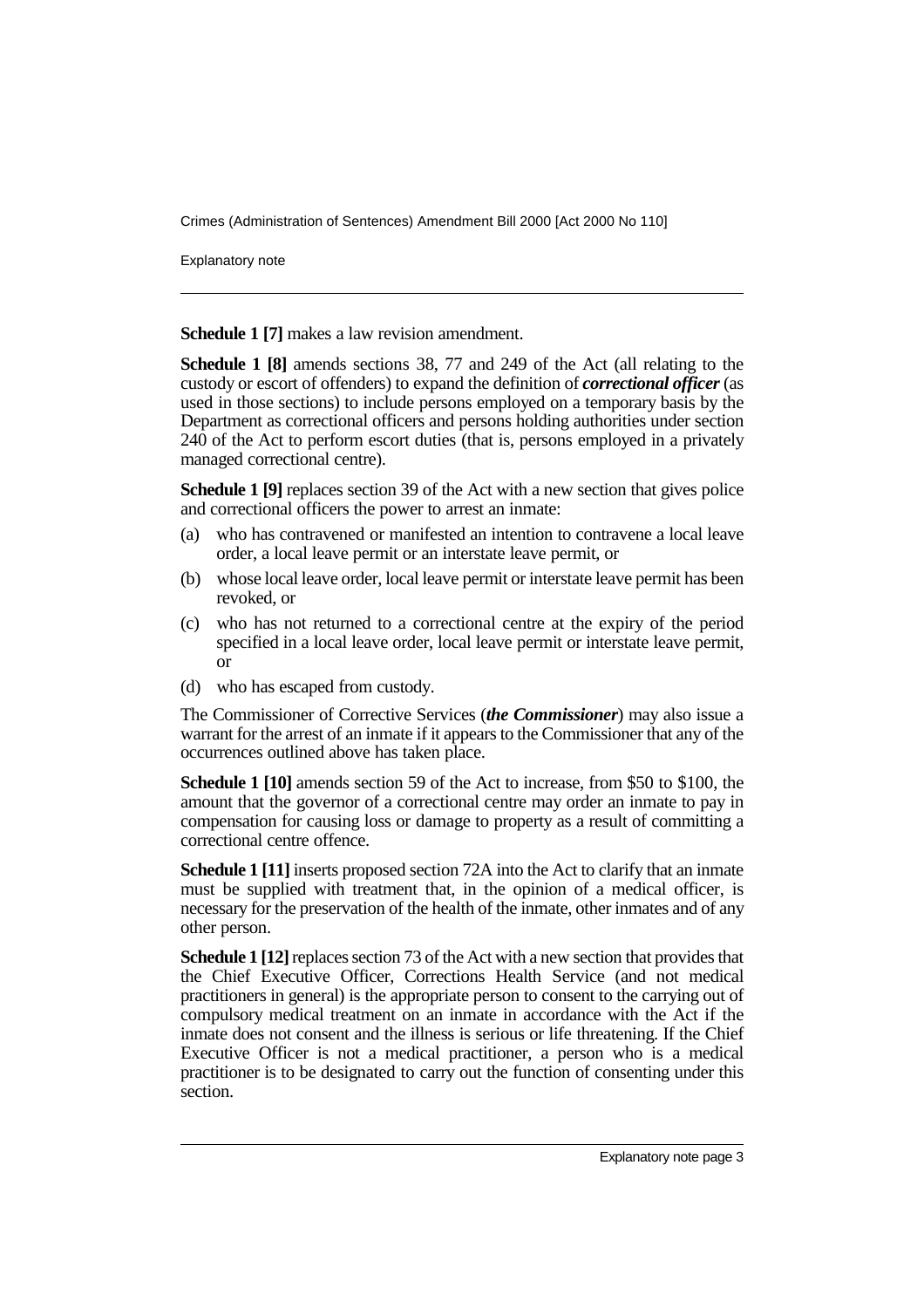Explanatory note

**Schedule 1 [13]** amends section 75 of the Act to make it clear that the power of the Commissioner to confiscate property unlawfully in the possession of an inmate includes the power to confiscate money in the possession of an inmate.

**Schedule 1 [14]** amends section 77 (3) of the Act to make it clear that an inmate is in lawful custody while the inmate is in the custody of a sheriff's officer.

**Schedule 1 [15]** amends section 77 (5) of the Act to insert a definition of *court* that includes the Children's Court, the Federal Court of Australia, the Family Court of Australia, the Federal Magistrates Court of Australia, the Dust Diseases Tribunal and any other court or body prescribed by the regulations for the purposes of the definition. The amendment will allow such a body to make an order directing that an inmate be brought before it for the purposes of a legal proceeding, inquest or inquiry.

**Schedule 1 [16]**–**[21]** amend section 79 of the Act to expand and clarify the regulation-making power under the Act.

**Schedule 1 [22]** and **[23]** amend sections 82 and 89 of the Act to provide that where an offender, who is the subject of a periodic detention order, fails to report for a detention period as required by the order, but during that detention period is taken into custody (whether in relation to the original offence concerned or otherwise and whether as an inmate of a correctional centre or not), the offender is for the purposes of section 89 taken to have reported late for that detention period without leave of absence. The offender's sentence is then extended in accordance with section 89.

**Schedule 1 [24]** and **[25]** amend section 93 of the Act to give the Parole Board, instead of a Local Court, the responsibility of hearing appeals from the Commissioner's refusal to grant a periodic detainee a leave of absence.

**Schedule 1 [26]** and **[27]** amend section 98 (2) of the Act to make it clear that under that section the regulations may apply provisions of any regulations made under Part 2 of the Act, in addition to the actual provisions of Part 2, to a periodic detention offender to whom section 98 applies.

**Schedule 1 [29]** makes a law revision amendment.

**Schedule 1 [30]** inserts proposed section 115 (2A) into the Act to provide that an application for the revocation of a community service order may be made up to one month after the relevant maximum period of the order has expired.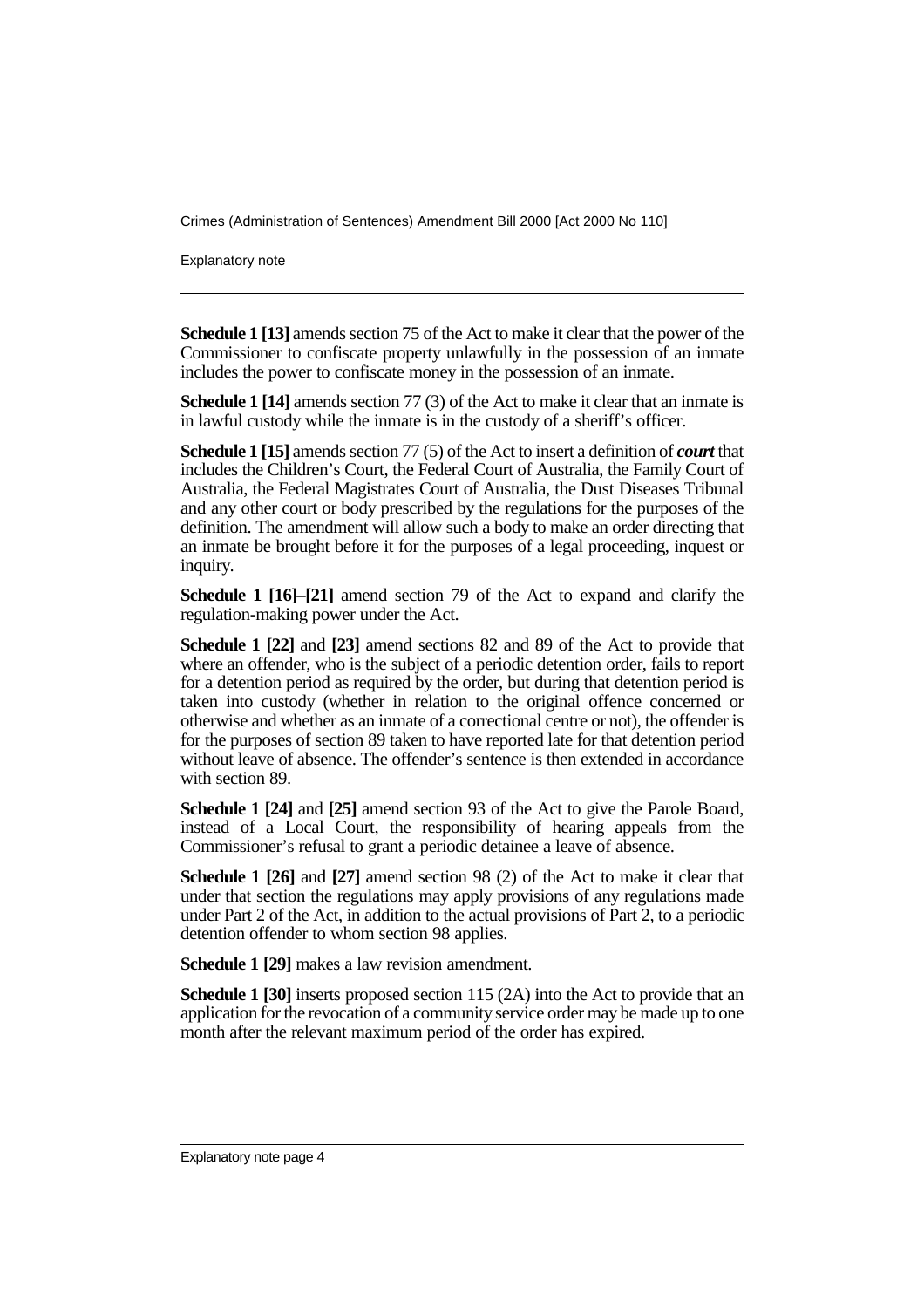Explanatory note

**Schedule 1 [31]** replaces section 116 of the Act to enable a court, where an application for the extension or revocation of an offender's community order has been made, to issue a warrant for the offender's arrest if it is satisfied that the whereabouts of the offender are unknown. The proposed new section will also allow the court to authorise an authorised justice (such as a clerk of the court) to issue a warrant under this section on behalf of the court.

**Schedule 1 [34]** amends section 138 of the Act to make it clear that the Parole Board has power to amend or repeal its orders.

**Schedule 1 [35]**, **[38]** and **[40]** amend sections 163, 167 and 170 of the Act to enable an offender to apply for the revocation of his or her periodic detention order, home detention order or parole order.

**Schedule 1 [36]** amends section 163 of the Act to enable the Parole Board to revoke an offender's periodic detention order on health or compassionate grounds and, on the application of the Commissioner, make such other orders in relation to the offender as it considers appropriate.

**Schedule 1 [37]** replaces section 165 of the Act which enables the Parole Board to make a home detention order that replaces a periodic detention order that has been revoked by the Board. The new section:

- (a) provides that a home detention order may be made under that section in relation to the remainder of an offender's sentence only if that remainder is 18 months or less, and
- (b) gives the Parole Board the power, when it refers an offender for assessment as to his or her suitability for home detention under section 165 (1), to order the stay of execution of the offender's sentence and the release of the offender, subject to such supervision as may be prescribed by the regulations, until the Board decides whether or not to make a home detention order.

**Schedule 1 [38]** also amends section 167 of the Act to enable the Parole Board to revoke a home detention order if the person with whom the offender resides during the period of home detention withdraws his or her consent to the continued operation of the order.

**Schedule 1 [39]** inserts proposed section 168A into the Act to enable the Parole Board, on the application of an offender whose home detention order has been revoked, to re-instate the order if the offender has served at least three months of his or her sentence by way of full-time detention.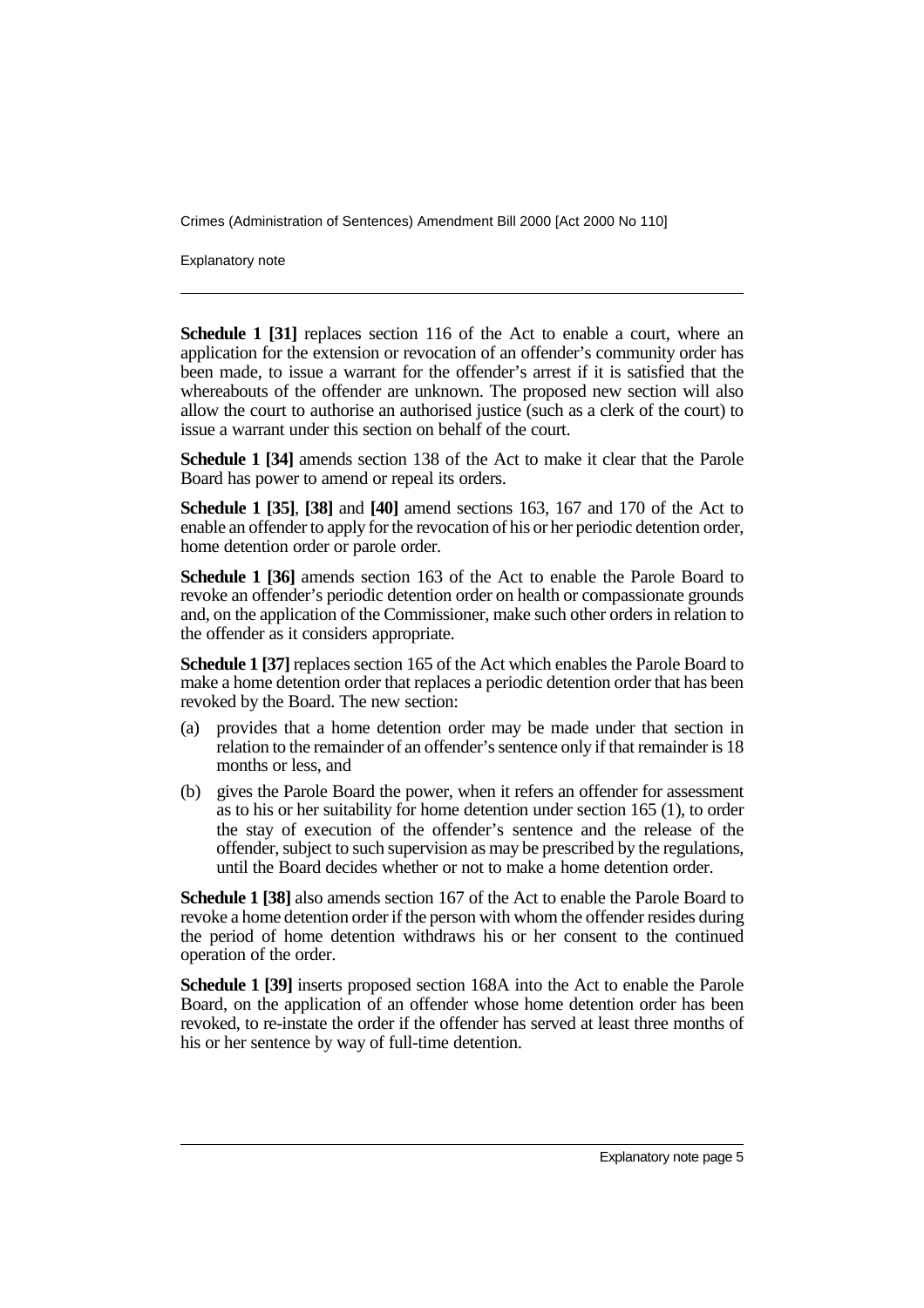Explanatory note

**Schedule 1 [42]** amends section 179 of the Act to enable the Parole Board, when it revokes a consecutive periodic detention order under section 179 of the Act, to make a home detention order in accordance with section 165 of the Act. **Schedule 1 [41]** makes a consequential amendment.

**Schedule 1 [43]** inserts proposed section 179A into the Act to require the Parole Board, where it revokes the first of two or more consecutive home detention orders but not the subsequent order or orders that have been made in respect of an offender, to refer the offender for a new assessment as to the offender's suitability for home detention before the second or any subsequent home detention order comes into force.

**Schedule 1 [44]** amends sections 180 and 181 of the Act to enable the Secretary of the Parole Board to sign warrants on behalf of the Board.

**Schedule 1 [45]** amends section 184 of the Act to redefine what constitutes a Division of the Parole Board. A Division is to consist of one judicial member, at least one community member and either the Secretary of the Parole Board or one or more official members or both.

**Schedule 1 [46]** inserts proposed section 192A into the Act to provide that the Minister must, as soon as practicable after receiving the annual report of the Parole Board, table it in Parliament. If a House of Parliament is not sitting when the Minister seeks to table an annual report, the Minister is to present copies of the report to the Clerk of the House.

**Schedule 1 [47]**—see note on **Schedule 1 [50]**.

**Schedule 1 [48]** amends section 195 of the Act to provide that the Serious Offenders Review Council is to consist of at least 8, but not more than 14 members.

**Schedule 1 [49]** inserts proposed section 209 (2) and (3) into the Act to provide that if a House of Parliament is not sitting when the Minister seeks to table the annual report of the Serious Offenders Review Council, the Minister is to present copies of the report to the Clerk of the House.

**Schedule 1 [50]** inserts proposed section 209A into the Act to provide that a judicial member of the Serious Offenders Review Council may prohibit the disclosure of a report or document under the Act, if the member is of the opinion that the disclosure may adversely affect the security, discipline or good order of a correctional centre, endanger the person or any other person, jeopardise the conduct of any lawful investigation, or prejudice the public interest. **Schedule 1 [47]** amends section 194 of the Act to bring it into line with proposed section 209A relating to the Serious Offenders Review Council.

Explanatory note page 6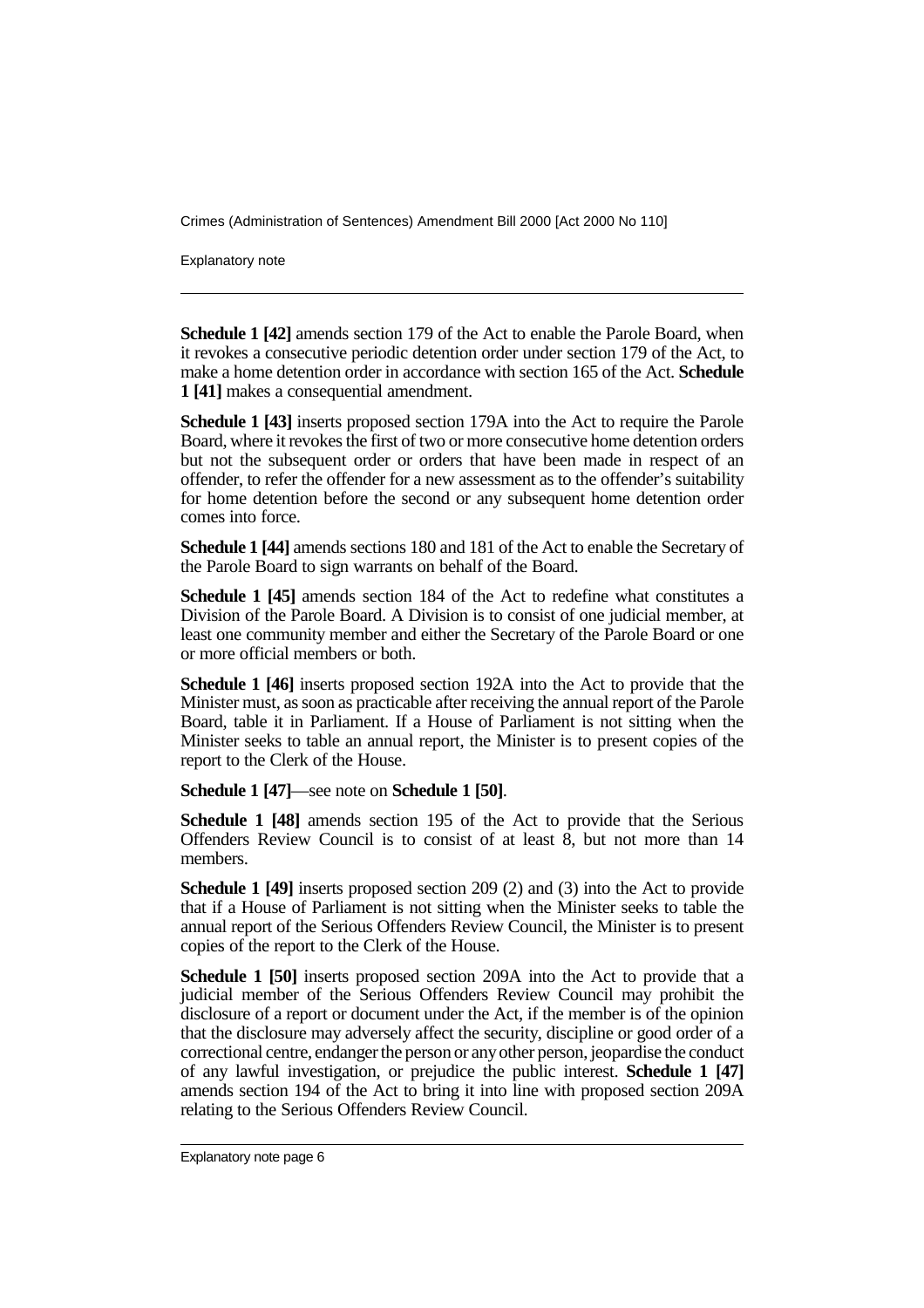Explanatory note

**Schedule 1 [51]** inserts proposed section 235B into the Act to allow the Commissioner to issue (and from time to time amend or revoke) instructions, not inconsistent with the Act or the regulations, or with the *Public Sector Management Act 1988* or the regulations made under that Act, to the staff of the Department (including correctional officers) with respect to the management and control of the Department.

**Schedule 1 [52]** inserts proposed Division 4 of Part 11 (sections 236A–236C) into the Act. The proposed Division contains provisions relating to the Corrections Health Service.

Proposed section 236A sets out the functions of the Corrections Health Service. Proposed section 236B states that the Chief Executive Officer, Corrections Health Service is to have unfettered access to all correctional centres (including periodic detention centres). Proposed section 236C provides for the appointment of medical officers for correctional centres by the Chief Executive Officer, Corrections Health Service. **Schedule 1 [1]** amends section 3 (1) of the Act as a consequence to insert definitions of *Chief Executive Officer, Corrections Health Service*, *Corrections Health Service* and *medical officer*. **Schedule 1 [53]** makes another consequential amendment.

**Schedule 1 [54]** amends clause 12 of Schedule 1 to the Act to provide that the representative of the Serious Offenders Review Council, who is entitled to be present and be heard at a meeting of the Parole Board where a matter relating to a serious offender is being considered, need not be a member of the Review Council.

**Schedule 1 [55]** and **[56]** insert new subclauses into Schedules 1 and 2 to the Act to provide that, despite the provisions of those Schedules that restrict the attendance of community members at meetings of the Parole Board and Serious Offenders Review Council, the Chairpersons of the Review Council and Board may convene up to 6 meetings a year of those bodies at which all community members of those bodies may attend.

**Schedule 1 [57]** amends clause 1 (1) of Schedule 5 to the Act to allow regulations of a savings and transitional nature consequent on the enactment of this Bill to be made.